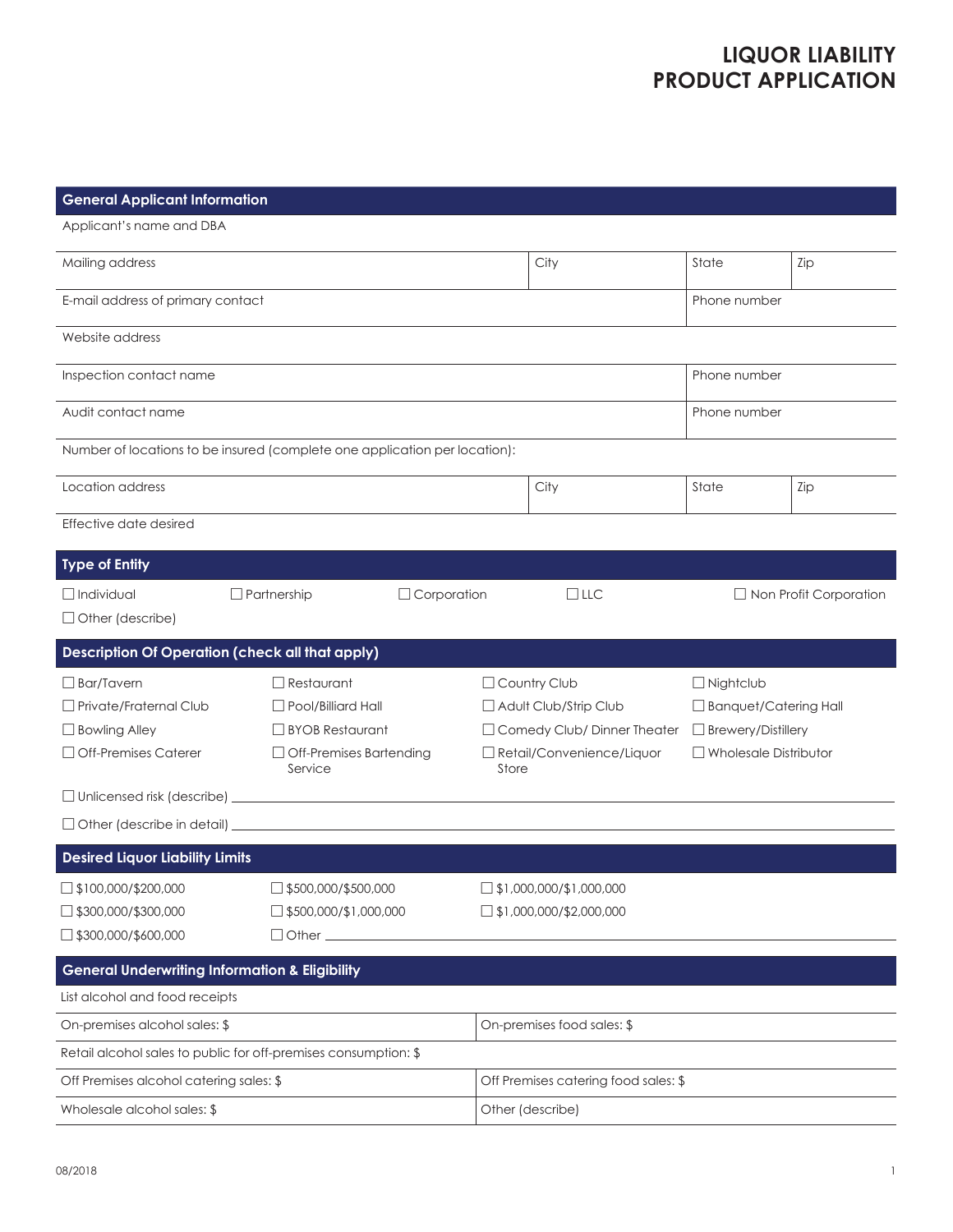| 2. Does the applicant maintain general liability insurance at limits equal or greater than the applicant's liquor                                                                                | Yes $\Box$ No $\Box$                                                                                                                                                                                                                                                               |                                           |                      |                      |  |  |  |
|--------------------------------------------------------------------------------------------------------------------------------------------------------------------------------------------------|------------------------------------------------------------------------------------------------------------------------------------------------------------------------------------------------------------------------------------------------------------------------------------|-------------------------------------------|----------------------|----------------------|--|--|--|
|                                                                                                                                                                                                  | 3. Within the past five years, has the applicant's liquor liability coverage been cancelled or nonrenewed for reasons<br>other than prior carrier no longer writing any liquor liability coverage?                                                                                 |                                           |                      |                      |  |  |  |
|                                                                                                                                                                                                  |                                                                                                                                                                                                                                                                                    |                                           |                      |                      |  |  |  |
|                                                                                                                                                                                                  | 4. Are any persons (including employees, temporary workers, leased workers, entertainers or performers) permitted<br>to consume alcohol during their hours of employment or service?                                                                                               |                                           |                      |                      |  |  |  |
|                                                                                                                                                                                                  | 5. Is applicant a franchisee?                                                                                                                                                                                                                                                      |                                           |                      | Yes $\Box$ No $\Box$ |  |  |  |
|                                                                                                                                                                                                  | 6. Does the applicant hire independent contractors to sell or serve alcohol?                                                                                                                                                                                                       |                                           | Yes $\Box$ No $\Box$ |                      |  |  |  |
|                                                                                                                                                                                                  | If yes, does applicant mandate that all independent contractors that sell or serve alcohol maintain their own liquor<br>liability coverage at equal or greater limits, and name the applicant as an additional insured on the independent<br>contractor's liquor liability policy? | Yes $\Box$ No $\Box$                      |                      |                      |  |  |  |
|                                                                                                                                                                                                  | 7. Does the applicant require all alcohol servers receive certification in a formal Alcohol Training Course not required<br>by the state?                                                                                                                                          |                                           |                      | Yes $\Box$ No $\Box$ |  |  |  |
|                                                                                                                                                                                                  |                                                                                                                                                                                                                                                                                    |                                           |                      |                      |  |  |  |
| 8. Has the applicant had any reported liquor liability and/or assault & battery claims or notification of potential liquor<br>liability and/or assault & battery claims within the past 5 years? |                                                                                                                                                                                                                                                                                    |                                           |                      |                      |  |  |  |
|                                                                                                                                                                                                  | If yes, complete the following:                                                                                                                                                                                                                                                    |                                           |                      |                      |  |  |  |
|                                                                                                                                                                                                  | Date of Loss<br>Description of Loss                                                                                                                                                                                                                                                | Open/Closed?                              | <b>Amount Paid</b>   | Reserve Amount       |  |  |  |
|                                                                                                                                                                                                  |                                                                                                                                                                                                                                                                                    |                                           |                      |                      |  |  |  |
|                                                                                                                                                                                                  |                                                                                                                                                                                                                                                                                    |                                           |                      |                      |  |  |  |
|                                                                                                                                                                                                  |                                                                                                                                                                                                                                                                                    |                                           |                      |                      |  |  |  |
|                                                                                                                                                                                                  |                                                                                                                                                                                                                                                                                    |                                           |                      |                      |  |  |  |
|                                                                                                                                                                                                  |                                                                                                                                                                                                                                                                                    |                                           |                      |                      |  |  |  |
|                                                                                                                                                                                                  | 9. Is applicant aware of any fines, violations or citations for sale or service of alcohol in the past 5 years?<br>If yes, complete the following:                                                                                                                                 |                                           |                      | Yes $\Box$ No $\Box$ |  |  |  |
|                                                                                                                                                                                                  | Date of Violation<br><b>Type of Violation</b>                                                                                                                                                                                                                                      | Action taken to prevent future Violations |                      |                      |  |  |  |
|                                                                                                                                                                                                  |                                                                                                                                                                                                                                                                                    |                                           |                      |                      |  |  |  |
|                                                                                                                                                                                                  |                                                                                                                                                                                                                                                                                    |                                           |                      |                      |  |  |  |
|                                                                                                                                                                                                  |                                                                                                                                                                                                                                                                                    |                                           |                      |                      |  |  |  |
|                                                                                                                                                                                                  |                                                                                                                                                                                                                                                                                    |                                           |                      |                      |  |  |  |
|                                                                                                                                                                                                  |                                                                                                                                                                                                                                                                                    |                                           |                      | Yes $\Box$ No $\Box$ |  |  |  |
|                                                                                                                                                                                                  | 10. Does applicant have a valid liquor license?<br>11. Does applicant ever use a bouncer, security or doorperson?                                                                                                                                                                  |                                           |                      | Yes $\Box$ No $\Box$ |  |  |  |
|                                                                                                                                                                                                  | 12. List types of entertainment and how often featured:                                                                                                                                                                                                                            |                                           |                      |                      |  |  |  |
|                                                                                                                                                                                                  | $\Box$ Band (other than jazz/instrumental) and/or DJ                                                                                                                                                                                                                               | times per week, or                        | times per year       |                      |  |  |  |
|                                                                                                                                                                                                  | □ Karaoke/Soloist/Duets _____ times per week, or _____ times per year                                                                                                                                                                                                              |                                           |                      |                      |  |  |  |
|                                                                                                                                                                                                  | □ Other (describe): ___________times per week, or _________times per year                                                                                                                                                                                                          |                                           |                      |                      |  |  |  |
|                                                                                                                                                                                                  | times per week, or sales are times per year                                                                                                                                                                                                                                        |                                           |                      |                      |  |  |  |
|                                                                                                                                                                                                  | 13. Is band or DJ entertainment featured every night risk is open?                                                                                                                                                                                                                 |                                           |                      | Yes $\Box$ No $\Box$ |  |  |  |
| 14. Does risk feature adult entertainment, such as exotic dancing?                                                                                                                               | Yes $\Box$ No $\Box$                                                                                                                                                                                                                                                               |                                           |                      |                      |  |  |  |
| 15. Is applicant a private fraternal or civic club?                                                                                                                                              | Yes $\Box$ No $\Box$                                                                                                                                                                                                                                                               |                                           |                      |                      |  |  |  |
|                                                                                                                                                                                                  | If yes,                                                                                                                                                                                                                                                                            |                                           |                      |                      |  |  |  |
|                                                                                                                                                                                                  | • Is self-service or BYOB by members permitted?                                                                                                                                                                                                                                    |                                           |                      | Yes $\Box$ No $\Box$ |  |  |  |
| • If located in Pennsylvania, does applicant have special license allowing them to stay open until 3:00 AM?                                                                                      |                                                                                                                                                                                                                                                                                    |                                           |                      | Yes $\Box$ No $\Box$ |  |  |  |
|                                                                                                                                                                                                  | • Does club offer same day memberships?                                                                                                                                                                                                                                            |                                           |                      | Yes $\Box$ No $\Box$ |  |  |  |
| • Are members allowed to bring more than 3 guests per day (does not include immediate family members<br>or banquet events)?                                                                      |                                                                                                                                                                                                                                                                                    |                                           |                      | Yes $\Box$ No $\Box$ |  |  |  |
|                                                                                                                                                                                                  | Yes $\Box$ No $\Box$                                                                                                                                                                                                                                                               |                                           |                      |                      |  |  |  |
|                                                                                                                                                                                                  | 16. For all classes of business:                                                                                                                                                                                                                                                   |                                           |                      |                      |  |  |  |
|                                                                                                                                                                                                  | • List number of years of experience applicant has owning or managing the same type of operation ____________                                                                                                                                                                      |                                           |                      |                      |  |  |  |
|                                                                                                                                                                                                  | • List number of years in business under same owner or manager at this location ______________________________                                                                                                                                                                     |                                           |                      |                      |  |  |  |
|                                                                                                                                                                                                  | 17. For retail store operations:                                                                                                                                                                                                                                                   |                                           |                      |                      |  |  |  |
|                                                                                                                                                                                                  | • Is on-premises tasting or sampling of alcohol offered?                                                                                                                                                                                                                           |                                           |                      | $Yes \perp No \perp$ |  |  |  |
|                                                                                                                                                                                                  | • Is delivery of alcohol provided to customers?                                                                                                                                                                                                                                    |                                           |                      | Yes $\Box$ No $\Box$ |  |  |  |
|                                                                                                                                                                                                  | 08/2018                                                                                                                                                                                                                                                                            |                                           |                      | $\overline{2}$       |  |  |  |

1. Has the applicant or any principal with a controlling interest in the applicant filed for bankruptcy in the last 12 months? Yes  $\Box$  No  $\Box$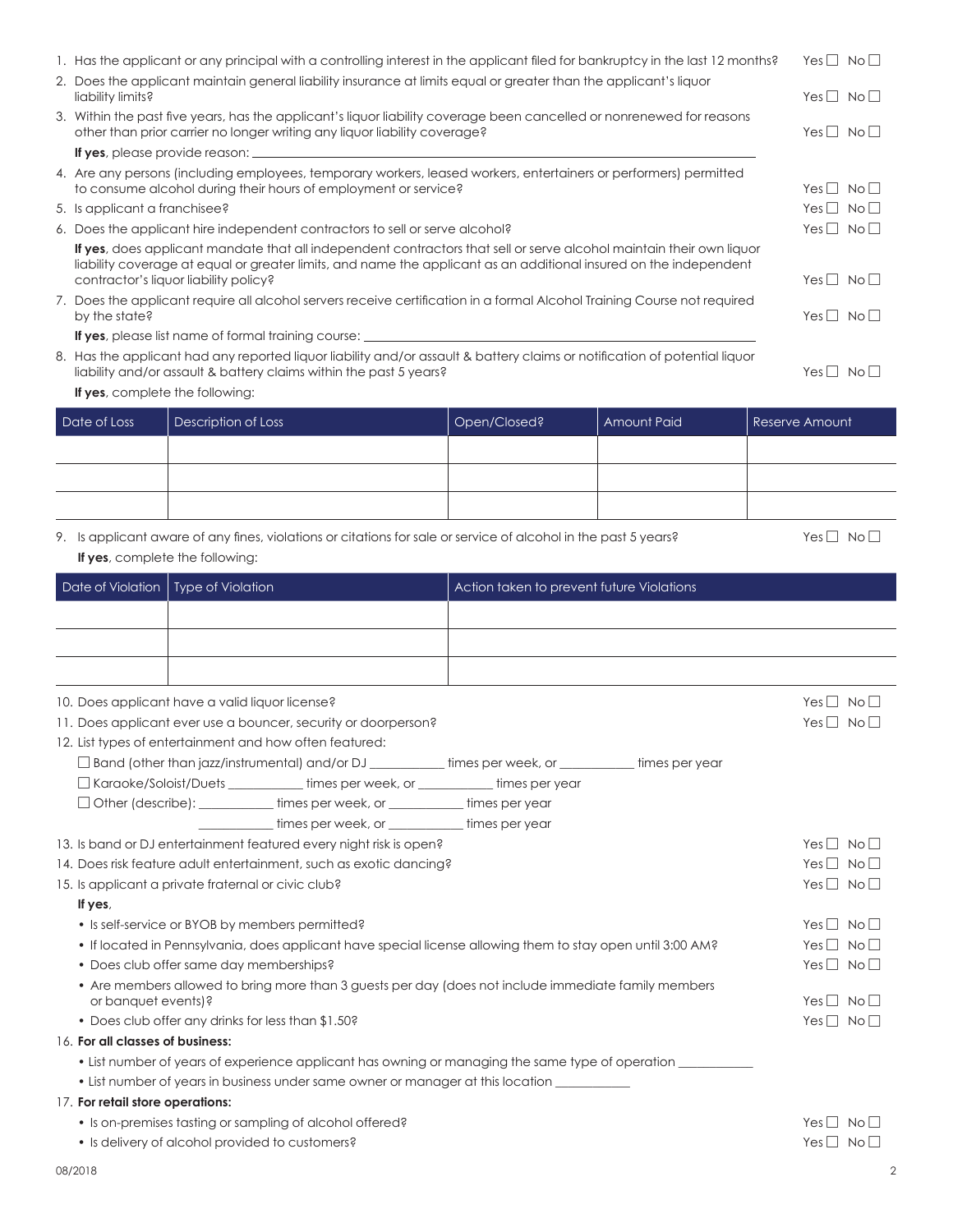| 18. If licensed, does applicant allow BYOB (other than banguets), self-service, bottle service or setups?                                                                                                    | $Yes \perp No \perp$         |
|--------------------------------------------------------------------------------------------------------------------------------------------------------------------------------------------------------------|------------------------------|
| 19. Is BYOB permitted at banquets?                                                                                                                                                                           | Yes $\Box$ No $\Box$         |
| <b>If yes</b> , does applicant or applicant's employees serve the alcohol OR require that the lessee carry liquor<br>liability insurance?                                                                    | Yes     No                   |
|                                                                                                                                                                                                              |                              |
|                                                                                                                                                                                                              |                              |
| 22. Does the applicant offer drink specials after 10:00 PM (except Massachusetts and North Carolina)?                                                                                                        | $Yes \perp No \perp$         |
| 23. Does the applicant sell beer for less than \$2.00, and/or wine or liquor for less than \$3.00?<br>(not applicable to private fraternal clubs)                                                            | $Yes \mid \mid No \mid \mid$ |
| 24. Is the applicant a Fine Dining restaurant with typical entrée prices greater than \$20, bottles of wine priced<br>an average of \$30 each, and at least ten or more bottles of wine offered on the menu? | $Yes \Box$<br>$N$ o $\Box$   |
| 25. Does applicant sell beer and wine only? (not applicable to retail stores)                                                                                                                                | Yes $\Box$ No $\Box$         |
| 26. Does applicant use an electronic ID scanner?                                                                                                                                                             | Yes $\Box$ No $\Box$         |
| 27. Does the applicant use functional and operational surveillance cameras inside the establishment?                                                                                                         | Yes $\Box$ No $\Box$         |
| 28. Does or will the applicant ever offer:                                                                                                                                                                   |                              |
| • Beer pong or other types of drinking games?                                                                                                                                                                | Yes $\Box$ No $\Box$         |
| • "All you can drink" specials or similar offers of unlimited alcoholic beverages?                                                                                                                           | Yes $\Box$ No $\Box$         |
| 29. Are patrons under the legal drinking age permitted on the premises (except for retail stores, banquet halls<br>or caterers)?                                                                             | Yes     No                   |
| <b>If yes</b> , are patrons under the legal drinking age permitted on the premises after 11:00 PM?                                                                                                           | $Yes \perp No \perp$         |
| 30. List any additional insureds that are needed:                                                                                                                                                            |                              |

| Name | Interest | <b>Mailing Address</b> |
|------|----------|------------------------|
|      |          |                        |
|      |          |                        |
|      |          |                        |

\*Additional Insured – Liquor License Holder will be included automatically

## **Complete If Applicable**

31. For Unlicensed Banquet Hall/Unlicensed Caterer/Unlicensed Bartending Service:

- List total number of annual events involving alcohol: \_\_\_\_\_\_\_\_\_\_\_\_\_\_\_\_\_\_\_\_\_\_\_\_
- List average attendance at all events:

| • Will the applicant ever do business in any of the following states: Alabama, Alaska, Illinois, Louisiana,<br>Mississippi, Rhode Island or West Virginia?              | Yes $\Box$ No $\Box$ |
|-------------------------------------------------------------------------------------------------------------------------------------------------------------------------|----------------------|
| 32. For BYOB (Bring Your Own Bottle) Restaurant:                                                                                                                        |                      |
| • Are only beer and wine permitted for BYOB?                                                                                                                            | Yes $\Box$ No $\Box$ |
| • Does the wait staff actively monitor all alcohol consumption and request valid ID from all patrons?                                                                   | $Yes \perp No \perp$ |
| 33. For Charter Boat/Dinner Cruise operations:                                                                                                                          |                      |
| • Does vessel operate in U.S. territory waters only?                                                                                                                    | Yes     No           |
| . Will the vessel navigate in waters off the coast of any of the following states: Alabama, Alaska, Illinois,<br>Louisiana, Mississippi, Rhode Island or West Virginia? | Yes     No           |
| • Does applicant carry Protection and Indemnity coverage at limits equal to or greater than liquor liability limits?                                                    | $Yes \Box No \Box$   |
| 34. For Unlicensed Miscellaneous – Host Exposure:                                                                                                                       |                      |
| • Describe the operation in detail:                                                                                                                                     |                      |
| • Are more than two complimentary drinks offered per patron?                                                                                                            | $Yes \perp No \perp$ |
| • Does the staff actively monitor all alcohol consumption and request valid ID from all patrons?                                                                        | $Yes \perp No \perp$ |